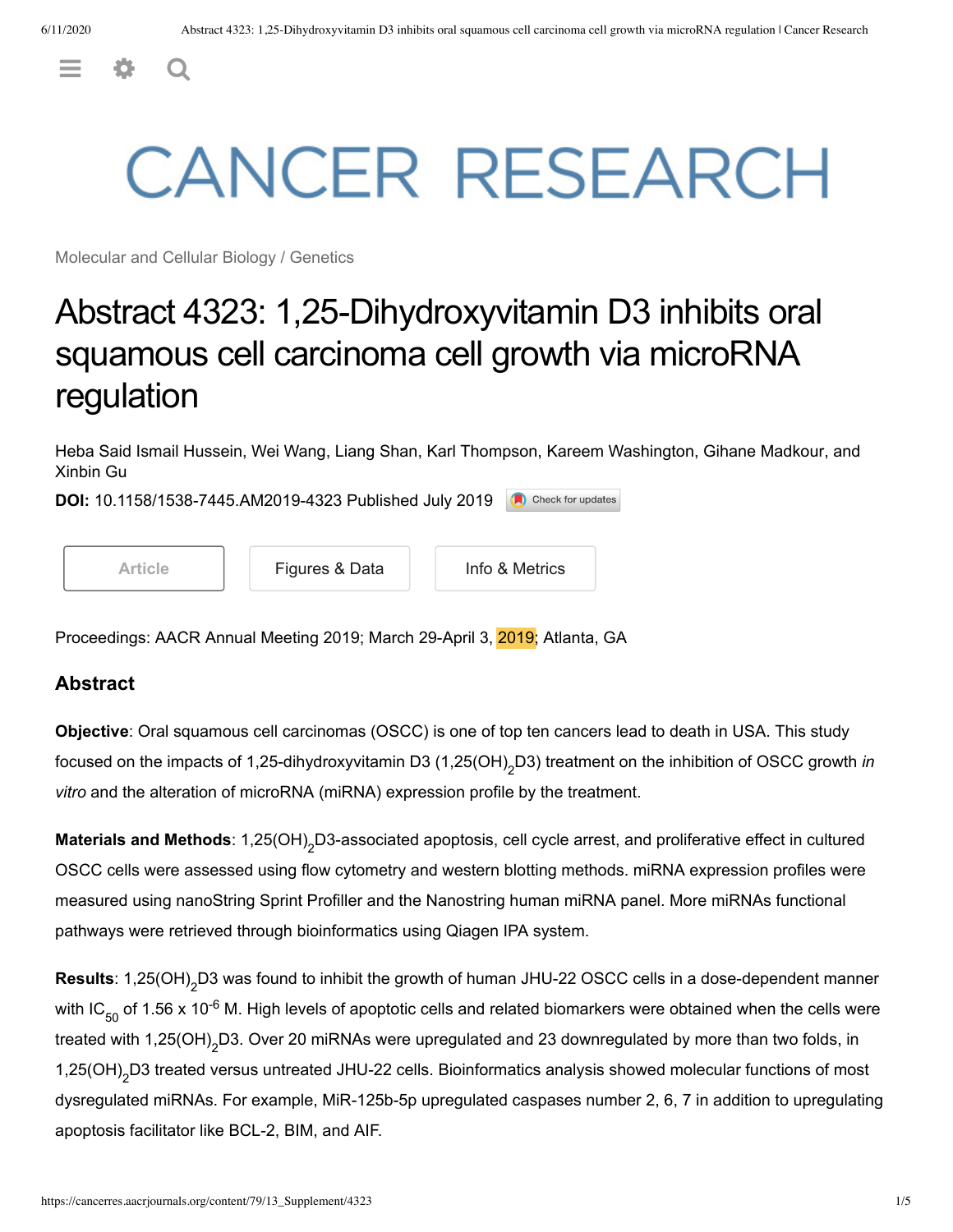**Conclusion**: Our data suggested that 1,25(OH)<sub>2</sub>D3 function as a OSCC inhibiter is through regulating miRNA expression profile and miRNA function directly or indirectly. 1,25(OH)2D3 has potential to be an anticancer agent for OSCC prevention and treatment.

| miRNA                           | Control (C9)   | Vitamin D (D9)                                            | C9/D9   |
|---------------------------------|----------------|-----------------------------------------------------------|---------|
| hsa-miR-624-3p                  | $\,8\,$        | 28                                                        | $3.5\,$ |
| hsa-miR-521                     | $10$           | 27                                                        | 2.7     |
| hsa-miR-221-5p                  | 11             | 29                                                        | 2.64    |
| hsa-miR-1301-3p                 | $\overline{7}$ | 18                                                        | 2.57    |
| hsa-miR-520a-3p                 | $\,8\,$        | 20                                                        | 2.5     |
| hsa-miR-153-3p                  | 12             | 28                                                        | 2.33    |
| hsa-miR-122-5p                  | 16             | 37                                                        | 2.31    |
| hsa-miR-1206                    | 15             | 34                                                        | 2.27    |
| hsa-miR-125b-5p                 | 686            | 1547                                                      | 2.26    |
| hsa-miR-450b-3p                 | $\overline{4}$ | $\mathcal{G}% _{M_{1},M_{2}}^{\alpha,\beta}(\mathcal{G})$ | 2.25    |
| hsa-miR-613                     | 21             | $\hbox{9}$                                                | $-2.33$ |
| hsa-miR-147b                    | 26             | 11                                                        | $-2.36$ |
| hsa-miR-525-3p                  | 12             | $\,$ 5 $\,$                                               | $-2.40$ |
| hsa-miR-5196-3p+hsa-miR-6732-3p | 18             | $\overline{7}$                                            | $-2.57$ |
| hsa-miR-181b-5p+hsa-miR-181d-5p | 21             | $\,8\,$                                                   | $-2.63$ |
| hsa-miR-182-3p                  | 32             | 12                                                        | $-2.67$ |
| hsa-miR-941                     | 22             | $\,8\,$                                                   | $-2.75$ |
| hsa-miR-671-3p                  | 17             | $\,$ $\,$ $\,$                                            | $-2.83$ |
| hsa-miR-944                     | $18$           | $\,6\,$                                                   | $-3.00$ |
| hsa-miR-1245b-3p                | 24             | $\,$ 6 $\,$                                               | $-4.00$ |

Fold change of top ten unregulated and down regulated miRNAs at nine hour treatment.

**Citation Format:** Heba Said Ismail Hussein, Wei Wang, Liang Shan, Karl Thompson, Kareem Washington, Gihane Madkour, Xinbin Gu. 1,25-Dihydroxyvitamin D3 inhibits oral squamous cell carcinoma cell growth via microRNA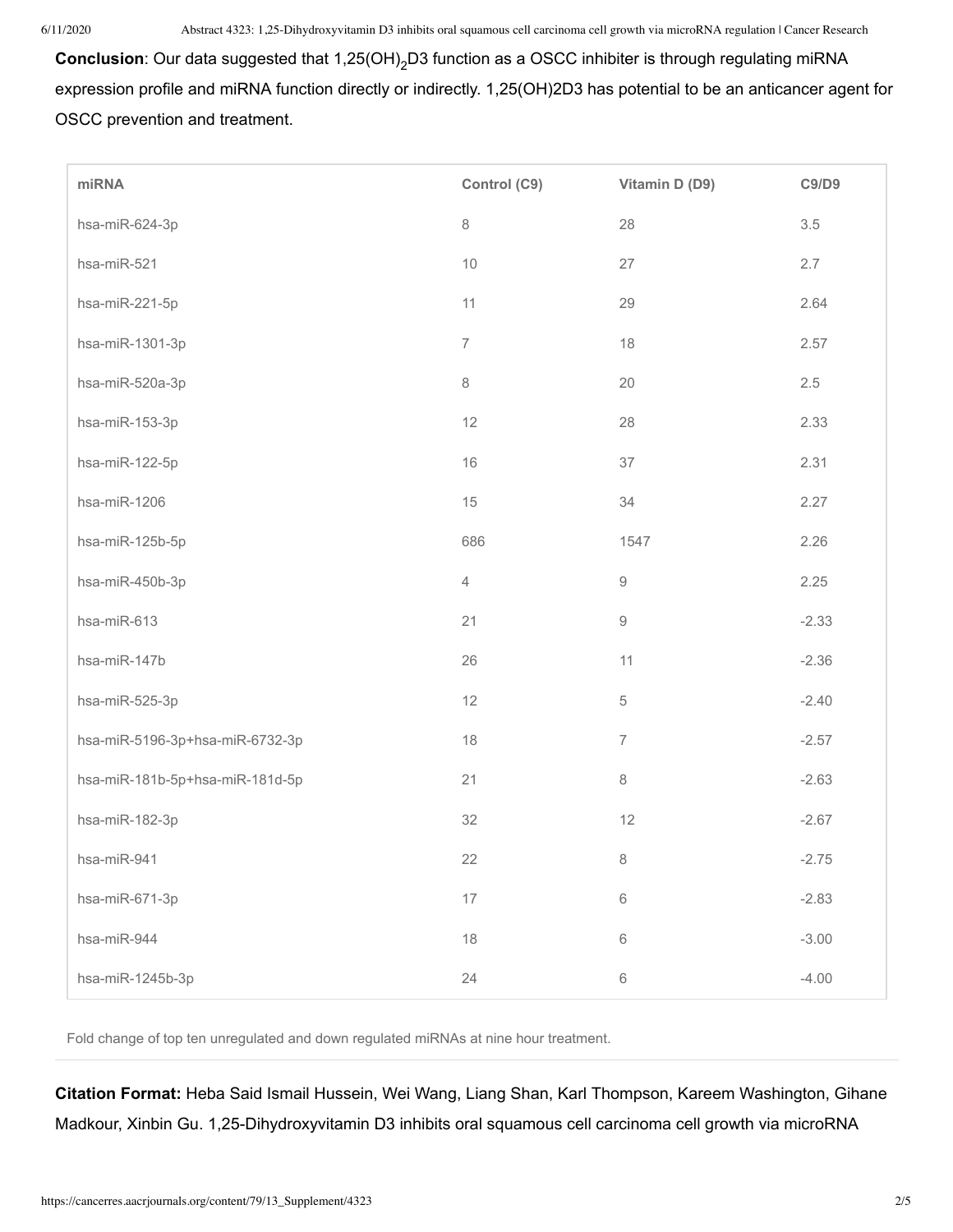| $\blacktriangleright$ Related Articles |
|----------------------------------------|
| No related articles found.             |
| Google Scholar                         |
| $\triangleright$ Cited By              |
| More in this TOC Section               |

[Home](https://cancerres.aacrjournals.org/)

[Alerts](https://cancerres.aacrjournals.org/alerts)

[Feedback](https://cancerres.aacrjournals.org/feedback)

[Privacy Policy](http://aacrjournals.org/privacy-policy)



**Articles**

[Online First](https://cancerres.aacrjournals.org/content/early/recent)

[Current Issue](https://cancerres.aacrjournals.org/content/current)

[Past Issues](https://cancerres.aacrjournals.org/content/by/year)

[Meeting Abstracts](http://www.aacrjournals.org/site/Meetings/meeting_abs.xhtml)

**Info for**

[Authors](https://cancerres.aacrjournals.org/site/misc/journal_ifora.xhtml)

**[Subscribers](http://www.aacrjournals.org/subscribers/info)** 

**[Advertisers](http://www.aacrjournals.org/site/Info/Advertising.xhtml)** 

[Librarians](http://www.aacrjournals.org/subscribers/institutions-librarians)

[Reviewers](http://www.aacrjournals.org/site/Info/Reviewers.xhtml)

#### **About Cancer Research**

[About the Journal](https://cancerres.aacrjournals.org/about)

[Editorial Board](https://cancerres.aacrjournals.org/edboard)

[Permissions](http://www.aacrjournals.org/content/3rd-party-permissions)

[Submit a Manuscript](http://can.msubmit.net/)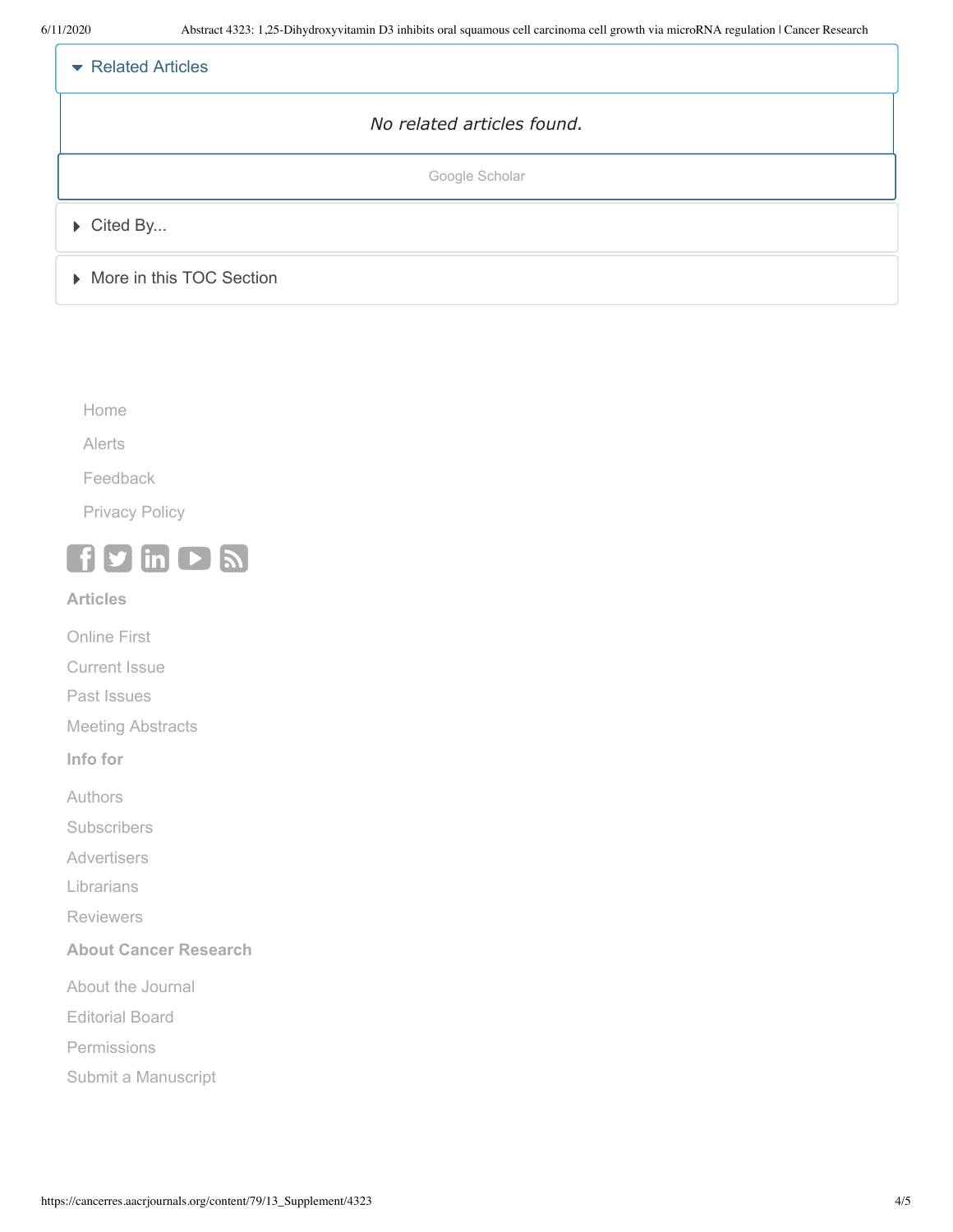6/11/2020 Abstract 4323: 1,25-Dihydroxyvitamin D3 inhibits oral squamous cell carcinoma cell growth via microRNA regulation | Cancer Research

regulation [abstract]. In: Proceedings of the American Association for Cancer Research Annual Meeting 2019; 2019 Mar 29-Apr 3; Atlanta, GA. Philadelphia (PA): AACR; Cancer Res 2019;79(13 Suppl):Abstract nr 4323.

©2019 American Association for Cancer Research.

### **O** [Previous](https://cancerres.aacrjournals.org/content/79/13/3525)

**▲ [Back](#page-0-0) to top** 



Advertisement